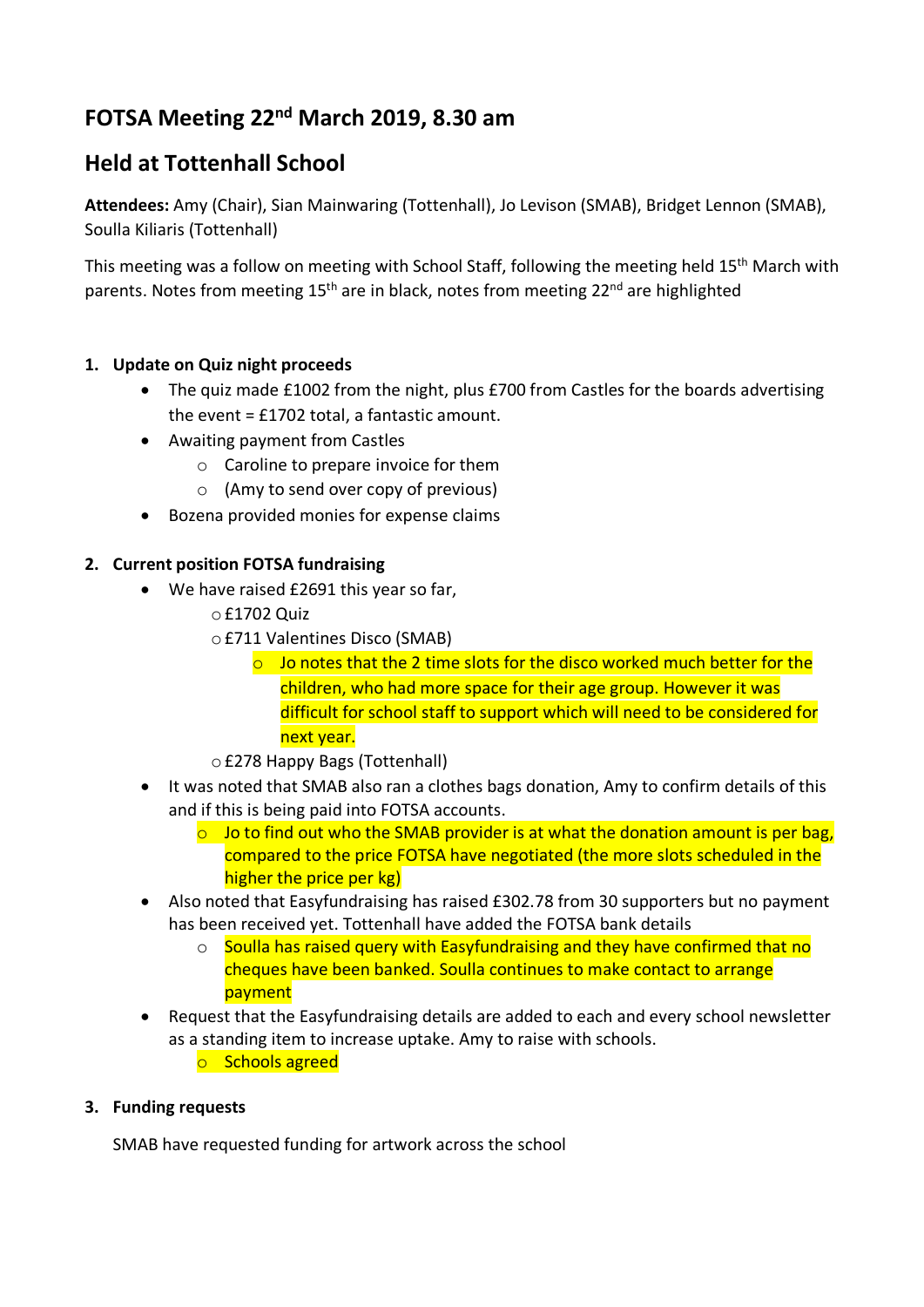…possible to ask for the PTA to fund the project below. It is a historical timeline in pictures which will go across the whole school starting from the year 3 area. The cost of the project is £2800. There are images of how this would look on the website page below: www.loveartforschools.com

Hello Maria,

Lovely to see you the other day. We had a good chat about your Bible quote art and worked on an example for you (see attached our rough idea...anything can change). I think they could be really calm, but pretty...something to draw the viewer in. Each quote would be on a board around 70cm wide and 100cm high. We think this size would work well. The Vision Statement (above the stairs) will be made to match the Bible quotes.

The quote for the timeline is based on it being 40cm high. We think this would work to give a nice flow throughout the corridor. As discussed we would incorporate the main areas of history taught in the curriculum as well as your own personal school history.

#### **Cost -** Historical Timeline £2800

Let us know if you would like to go ahead and we will prepare an invoice for 50% on agreement of the project. The next 50% will be due on completion of the work.

I look forward to hearing from you. Happy half term!

Nat *Love Art For Schools*

This was discussed and considered that as the largest request for FOTSA money in the last 3 years there should be a full quorum of the charity trustees to approve this level of spend. It was noted that this would be only slightly less than half the total funds raised last year. The attendees also felt that for this size spend a number of quotes for comparison should be presented. Decision deferred to next meeting, pending all trustees being present, consideration of spend with other funding needs and additional quotes.

This was discussed by school staff and additional information provided. The objective of the work is for accessible learning, particularly benefiting those with limited English, and to meet a curriculum objective and will count within any future Ofsted inspection. It is also to celebrate St. Michael-at-Bowes 125 year anniversary and will include historic pictures of the school (meets a curriculum objective on local history). The boards are of a high quality that will last years, therefore increase cost over standard printing and the quality of work has been seen in other schools. This also includes installation across the school. Sian also noted that she is interested in doing the same for Tottenhall next year.

The price is considered correct by Jo and Sian and although it was noted this is a significant spend by the Charity, within school expenditure this is considered a small value purchase, where multiple quotes wouldn't been obtained. It was noted that as SMAB have carried unspent funds in their account over the previous years this expenditure is within the budget of the account, assuming all other spending this year is in line with last years spend.

3 of the 4 Trustees of the Charity (Amy, Jo, Sian) agreed to the spend.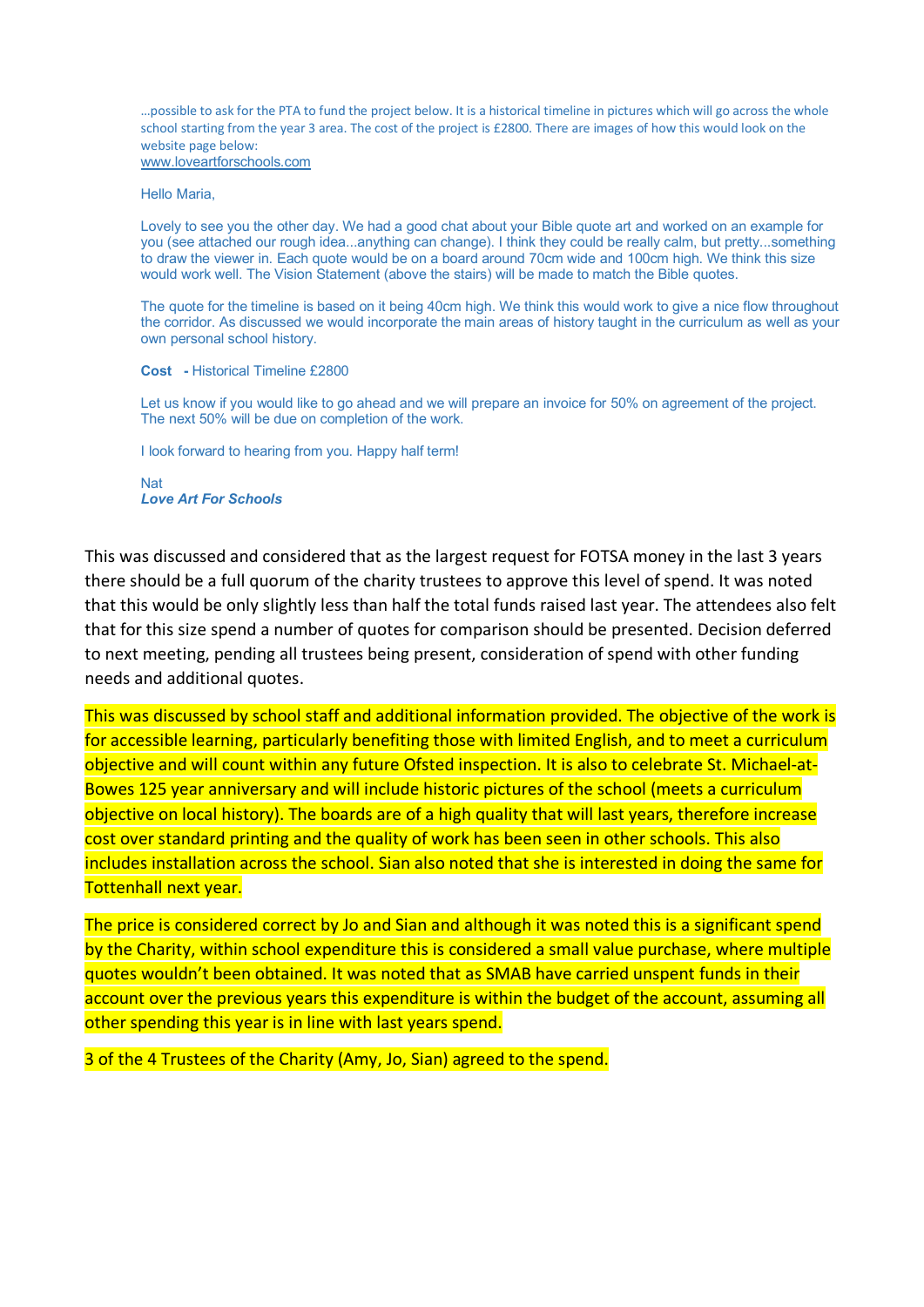## **4. 2nd Hand Uniform Sale**

- To be held during parents evening Thursday 28th March at St. Michael at Bowes hall.
- New event for FOTSA it was discussed if this is a good use of our time? Will any parents from Tottenhall actually come over? Agreed if it is not well attended not to run again. Concern raised that we do not have enough volunteers to run the stall between 3 and 4pm (and to set up the stall before 3pm). Schools to be asked if they can assist with set up. If we can not get enough volunteers we will have to cancel.
	- $\circ$  It was discussed and agreed schools would like to see this run it is something a PTA should put on and teachers/ teaching assistants will help.
	- $\circ$  It will be in the hall and as well as the book fair there will be other SMAB information tables (on Class DoJo)
	- $\circ$  It was discussed that it would be wonderful if we could run this as a cake sale too, but all discussed we do not have enough volunteers to consider this.
- Volunteers available

| $2 - 3$          | $3 - 4$          | $4 - 5$  | 5-6      | $-6 - 7$ |
|------------------|------------------|----------|----------|----------|
| Maria            | <b>Sian</b>      | Amy      | Amy      | Amy      |
| <b>SMAB TA's</b> | <b>SMAB TA's</b> | Caroline | Caroline | Claire   |
|                  |                  |          |          | Caroline |

• Claire volunteers to pick up any uniform donated in advance and sort at home Mon  $25<sup>th</sup>$ oSMAB have some uniform already which is washed and sorted. oA Class DoJo message will be sent by SMAB to request more donations o Tottenhall will send a Text

- Amy can donate 2 bags of hangers and loan a clothes rail
	- oSMAB to also request hangers and plastic bags to put purchased items in oSian will bring a clothes rail from Tottenhall School
	- $\circ$  Sian will bring a float and a list of prices as per the Summer Fair
- Caroline volunteered to use the opportunity to reach out to parents about FOTSA and how people can help out at the summer fair either standing in the entrance or by siting the table nearer the stairs.

## **5. Summer Fair Planning**

- We reviewed full list of tasks and agree owners for actions. See list for details.
- Decision made on the raffle tickets agreed to fund buying pre-printed tickets. This will save on print and effort to produce a flyer to explain raffle tickets and considerable efforts on returned tickets in writing on the backs of multiple tickets where instructions are not understood.
- Links to templates to be shared with the group Amy
	- o The decision on buying pre-printed raffle tickets was discussed and agreed this should be labour saving for fair prep